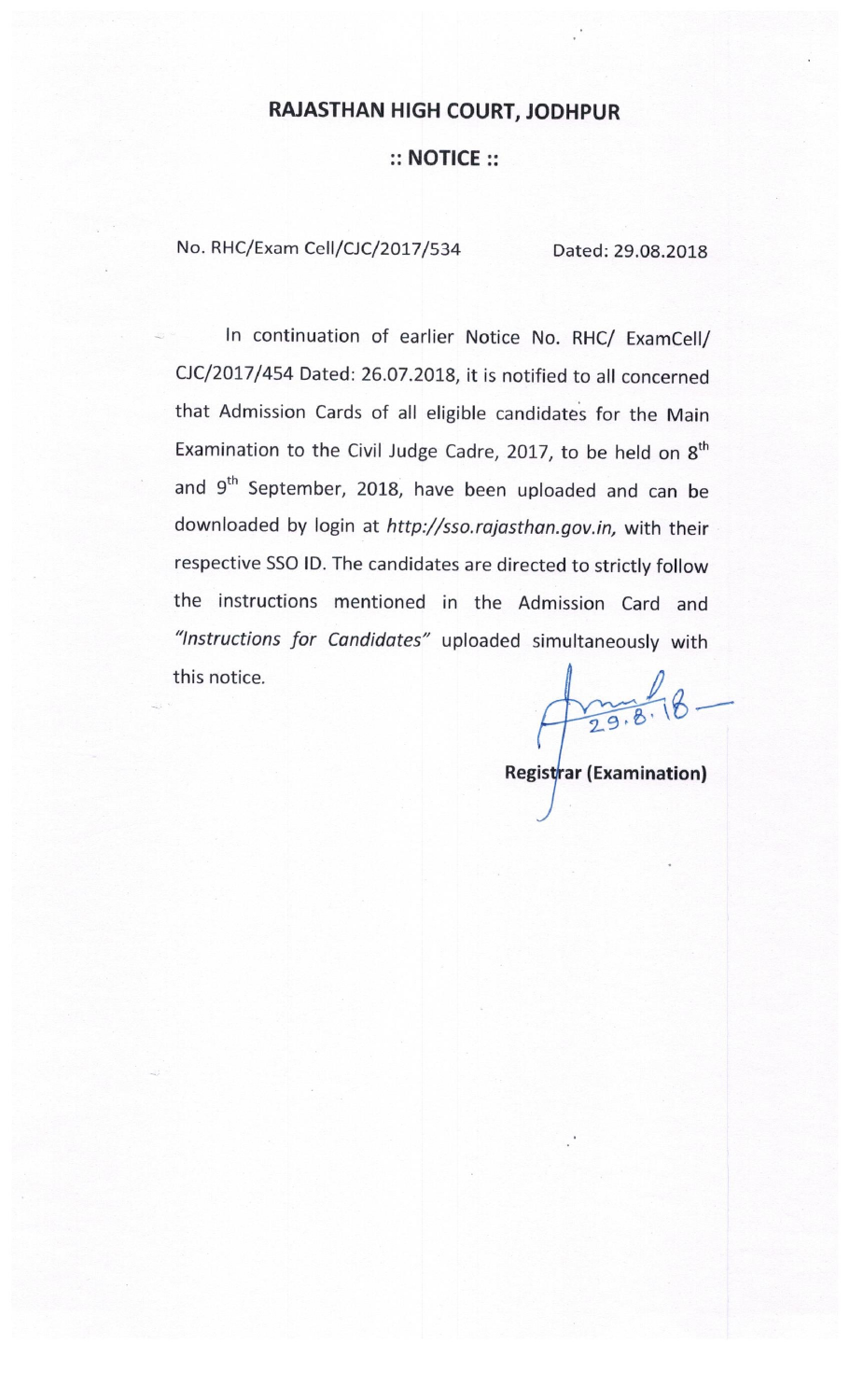### RAJASTHAN HIGH COURT, JODHPUR

### MAIN EXAMINATION FOR RECRUITMENT IN THE CIVIL JUDGE CADRE , 2017

#### INSTRUCTIONS FOR CANDIDATES:

- 1. Candidates are required to download their Admit Card by login at http://sso.rajasthan.gov.in, with their respective SSO ID.
- 2. The candidates shall bring the above downloaded Admission Card with them for the examination. The candidate, who does not possess the Admission Card, would not be allowed to appear in the examination.
- 3. The candidates may be allowed to enter in the examination centre Half an Hour before the scheduled time, but will be allowed to enter in their respective rooms only before 15 minutes. Question Papercum-Answer Booklet will be distributed 5 minutes before the scheduled time i.e. on first bell. Seal of the Question Paper-cum-Answer Booklet will be opened on second bell.
- 4. Late comers may be allowed to enter at the discretion of Nodal Officer & the Centre Superintendent, on being satisfied with the reason expressed by the candidate for delay. No candidate shall be allowed to enter beyond 15 minutes after the commencement of the examination.
- 5. Every Candidate must bring with him one of the original Photo Identity Proofs (Adhar Card/Driving Licence/ Voter ID card/ Passport/Pan Card) along with its Xerox Copy and a recent coloured photograph in the size of 2.5cm x 2.5cm.
- 6. Every Candidate must ensure that he/she sits on the seat specified for him/her by verifying the Roll Number, appearing on the seat with his/her Admission Card.
- 7. Request for change of Examination Centre shall not be entertained under any circumstances.
- 8. The Candidates must ensure that they have properly filled in all the required information such as Roll Numbers, etc. on the Question Paper-cum-Answer Booklet in the relevant and specified space.
- 9. Candidate, who wants to leave the examination hall before the scheduled time, would be allowed to do so, only 30 minutes prior to the end of examination.